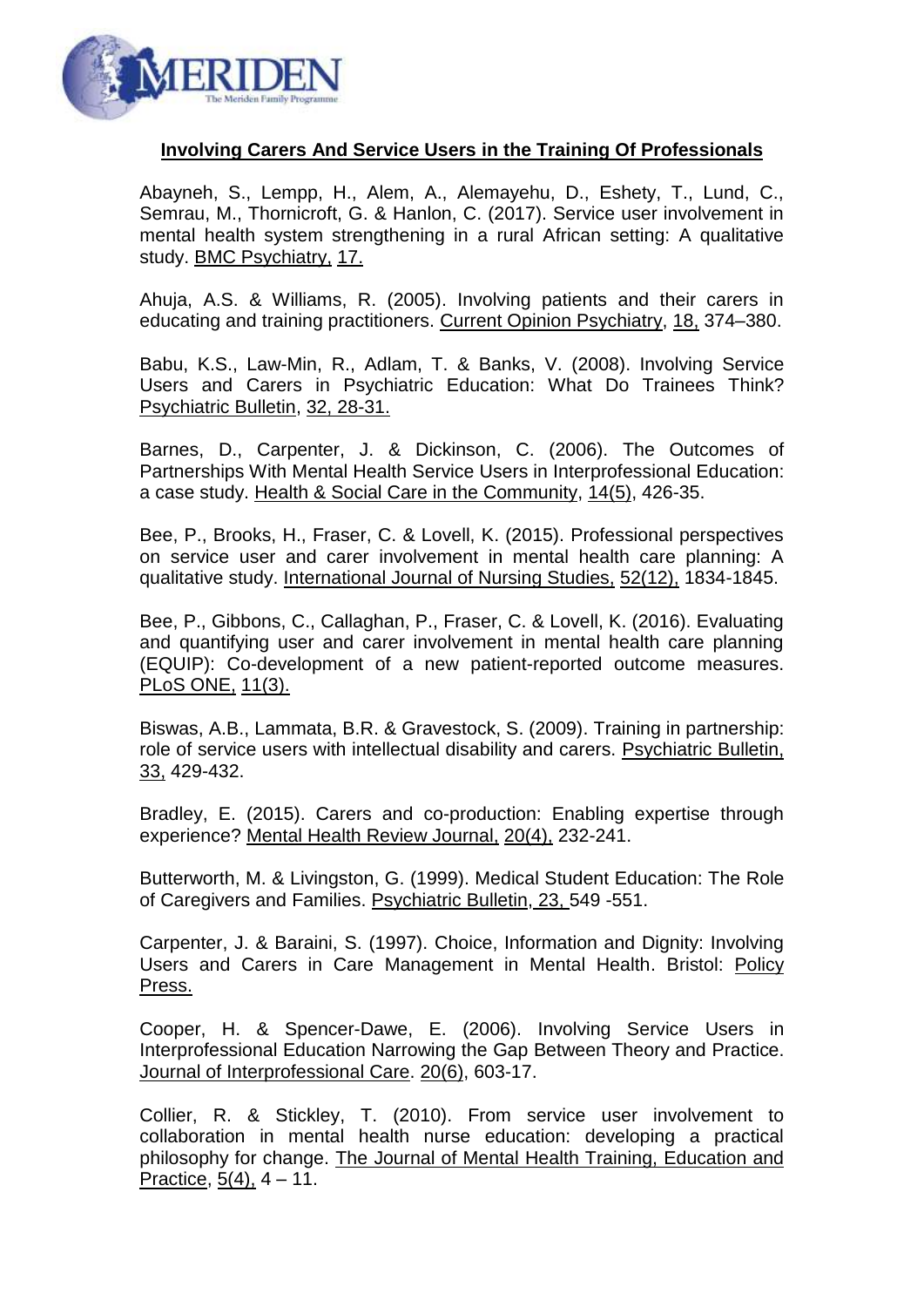

Costello, J. & Horne, M. (2001). 'Patients as Teachers? An Evaluative Study of Patients' Involvement in Classroom Teaching' Nurse Education in Practice 1, 94-102.

Crawford, M. & Davies, S. (1998). Making it Happen. Psychiatric Bulletin, 22, 42-48.

Curran, T. (1997). 'Power, Participation and Post Modernism: User and Practitioner Participation in Mental Health Social Work Education' Social Work Education, 16 (3), 21-36.

Dearnley, C., Coulby, C., Rhodes, C., Taylor, J. & Coates, C. (2011). Service users and carers: preparing to be involved in work-based practice assessment. Innovations in Education and Teaching International, 48(2), 213- 222.

Debyser, B., Grypdonck, M.H.F., Defloor, T. & Verhaeghe, S.T.L. (2011). Involvement of inpatient mental health clients in the practical training and assessment of mental health nursing students: Can it benefit clients and students? Nurse Education Today, 31(2), 198-203.

Department Of Health. (2004a). The Ten Essential Shared Capabilities: A Framework for the Whole of the Mental Health Workforce. London: Department of Health.

Department Of Health. (2004b). Mental Health Care Group Workforce Team: National Mental Health Workforce Strategy. London: Department of Health.

Department Of Health. (2004c). National Steering Group: Guidance on New Ways of Working for Psychiatrists in a Multi-disciplinary and Multi-agency Context. London: Department of Health.

Dimambro, B. & Doody, G. (2009). Service user organisations: an untapped teaching resource. Psychiatric Bulletin, 33(2), 72-74

Divison of Clinical Psychology of the British Psychological Society. (2008). Good Practice Guide: Service User and Carer Involvement within Clinical Psychology Training. Leicester: British Psychological Society.

Dogra, N., Anderson, J., Edwards, R. & Cavendish, S. (2008). Service User Perspectives About their Roles in Undergraduate Medical Training About Mental Health. Medical Teacher, 30(6), 152-6.

Fadden, G., Shooter, M. & Holsgrove, G. (2005). Involving Carers and Service Users in the Training of Psychiatrists. Psychiatric Bulletin, 29, 270- 274.

Faulkner, A. & Thomas, P. (2002). User-Led Research and Evidence-Based Medicine. British Journal of Psychiatry, 180, 1-3.

Fitch, C., Daw, R., Balmer, N. Gray, K. & Skipper, M. (2008). Fair Deal for Mental Health: Engagement with Service Users and Carers. Royal college of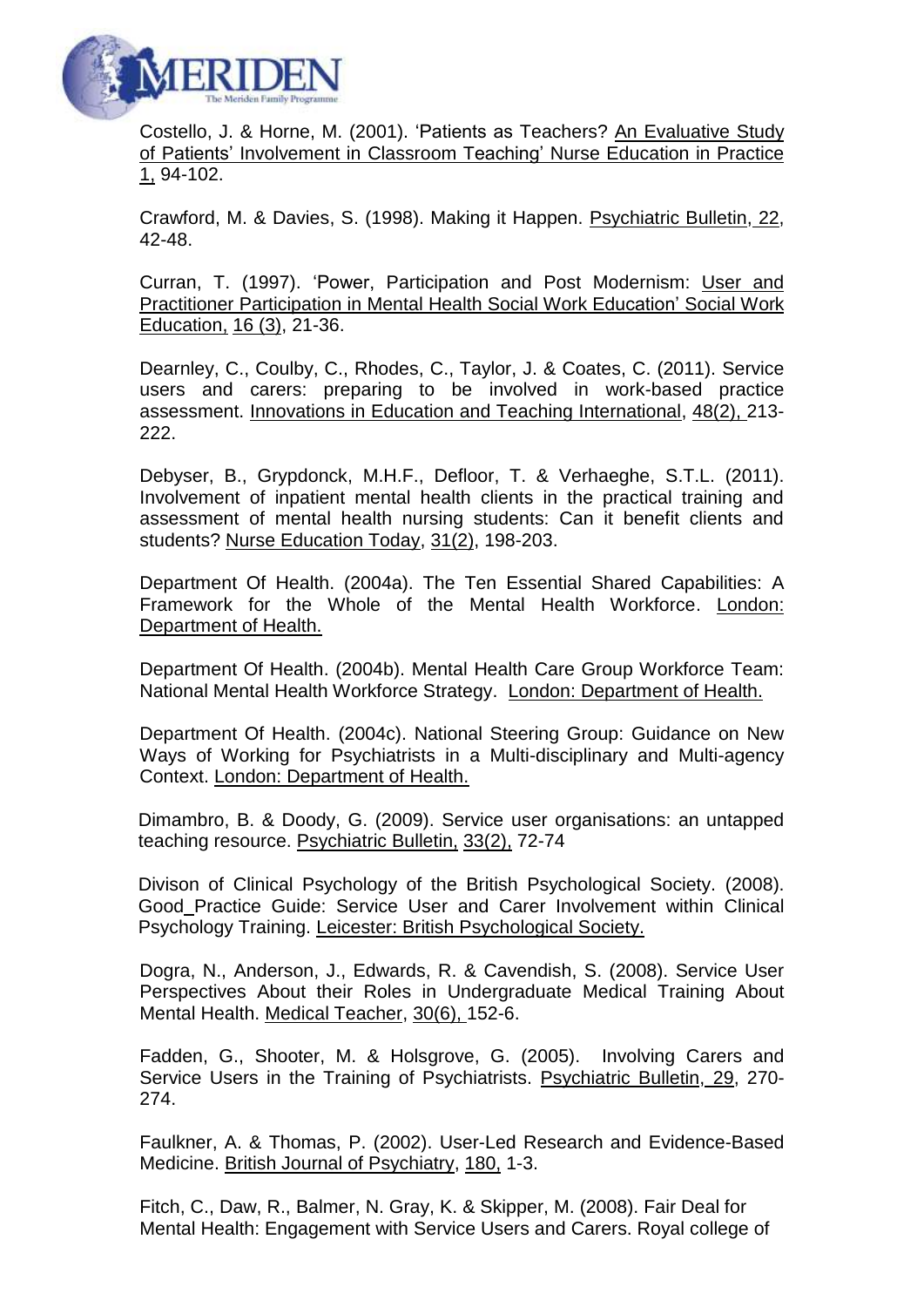

Psychiatrists, 38-43. Accessed August 2011 [http://www.rcpsych.ac.uk/pdf/Fair%20Deal%20manifesto\\_for%20website%20](http://www.rcpsych.ac.uk/pdf/Fair%20Deal%20manifesto_for%20website%201%20Julyy.pdf) [1%20Julyy.pdf](http://www.rcpsych.ac.uk/pdf/Fair%20Deal%20manifesto_for%20website%201%20Julyy.pdf)

Grundy, A.C., Walker, L., Meade, O., Fraser, C., Cree, L., Bee, P., Lovell, K. & Callaghan, P. (2017). Evaluation of a co-delivered training package for community mental health professionals on service-user and carer-involved care planning. Journal of Psychiatric and Mental Health Nursing, 24(6), 358- 366.

Gurung, D., Upadhyaya, N., Magar, J., Giri, N.P., Hanlon, C. & Jordans, M.J.D. (2017). Service user and caregiver involvement in mental health system strengthening in Nepal: A qualitative study on barriers and facilitating factors. International Journal of Mental Health Systems, 11(30).

Gutteridge, R. & Dobbins, K. (2010). Service user and carer involvement in learning and teaching: a faculty of health staff perspective. Nurse Education Today, 30(6), 509-514.

Haeney, O., Moholkar, R., Taylor N. & Harrison T. (2007). Service User Involvement in Psychiatric Training: a Practical Perspective. Psychiatric Bulletin, 31, 312-314.

Hayward, M. West, S. Green, M. & Blank A. (2005). Service Innovations: Service User Involvement in Training. Psychiatric Bulletin, 29, 428-430.

Higgins, A., Hevey, D., Boyd, F., Cusack, N., Downes, C., Monahan, M., McBennett, P. & Gibbons, P. (2017). Outcomes of a co-facilitation skills training programme for mental health service users, family members, and clinicians: The eolas project. International Journal of Mental Health Nursing, DOI: 10.1111/inm.12388.

Holsgrove, G. (2004). Current Developments in Postgraduate Medical Education. [http://www.rcpsych.ac.uk/traindev/postgrad/current.htm.](http://www.rcpsych.ac.uk/traindev/postgrad/current.htm)

Honig, B., Dargie, L. and Davies, S. (2006). The impact on patients and parents of their involvement in the training of healthcare professionals, European Eating Disorders Review, 14, 263–268.

Ikkos, G. (2003). Engaging Patients as Teachers of Clinical Interview Skills. Psychiatric Bulletin, 27, 312 -315.

Jones, R., Mackenzie, A., Greenwood, N., Atkins, C., Habibi, R. (2012). General practitioners, primary care and support for carers in England: Can training make a difference? Health and Social Care in the Community, 20(2), 128.

Katsikitis, M., Lane, B.R., Ozols, I. & Statham, D. (2017). Consumer and carer perspectives in the development of a mental health research, treatment and teaching facility: A thematic analysis. Journal of Psychiatric and Mental Health Nursing, 24(7).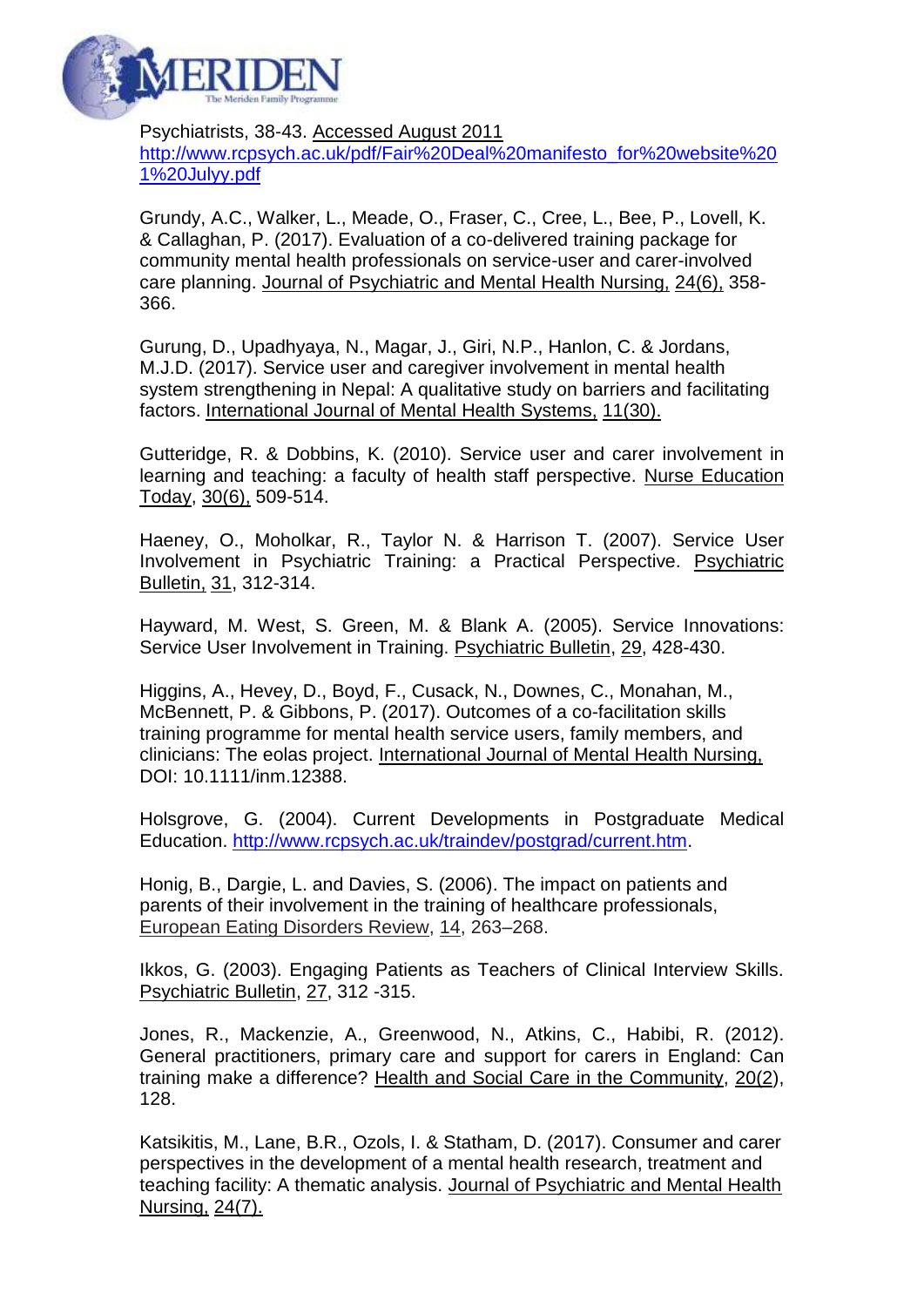

Larkin, M., Boden, Z.R.R. & Newton, E. (2015). On the brink of genuinely collaborative care: Experienced-based co-design in mental health. Qualitative Health Research, 25(11), 1463-1476.

Lathlean, J., Burgess, A., Coldham, T., Gibson, C., Herbert, L., Levett-Jones, T., Simons, L. & Tee, S. (2006) Experiences of service user and carer participation in health care education. Nurse Education Today, 26(8), 732- 737.

Lempp, H. & Seale, C. (2004). The Hidden Curriculum in Undergraduate Medical Education: Qualitative Study of Medical Students' Perceptions of Teaching. British Medical Journal, 329, 770 -773.

Livingston, G. & Cooper, C. (2004) User and Carer Involvement in Mental Health Training. Advances in Psychiatric Treatment, 10, 85 -92.

Malik, A. White, O. Mitchell, J. Henderson, P. & Oakley, C. (2008) New Ways of Working and Psychiatric Trainees. Psychiatric Bulletin, 32(6), 230-232.

Marinker, M. (2001). Myth, Paradox and the Hidden Curriculum. Medical Education, 31, 293 -298.

Masters, H., Forrest, S., Harley, A., Hunter, M. & Brown, N. (2002). Involving Service Users and Carers in Curriculum Development: Moving Beyond 'Classroom' Involvement. Journal of Psychiatric and Mental Health Nursing, 9, 309-316.

Matka, E., River, D., Littlechild, R. & Powell, T. (2010). Involving Service Users and Carers in Admissions for Courses in Social Work and Clinical Psychology: Cross- Disciplinary Comparison of Practices at the University of Birmingham. British Journal of Social Work, 40, 2137–2154.

McGarry, J. & Thorn, N. (2004). How users and carers view their involvement in nurse education. Nurse Times, 100(18), 36-39.

Morgan, A. & Jones, D. (2009). Perceptions of service user and carer involvement in healthcare education and impact on students' knowledge and practice: A literature review. Medical Teacher, 31(2), 82-95.

Moss, B., Boath, L., Buckley, S. & Colgan, A. (2009). The fount of all knowledge: Training required to involve service users and carers in health and social care education and training. Social Work Education, 28(5), 562-572.

Narula, A. Furlong, E. & Fung N.K. (2008). Trainees' Views on Service User and Carer Involvement in Training: A perspective from the West Midlands. Psychiatric Bulletin, 32(5), 197 - 198.

NIMHE West Midlands (2003). Guidance Paper – Payments of Service Users and Carers. Redditch: NIMHE West Midlands Regional Development Centre.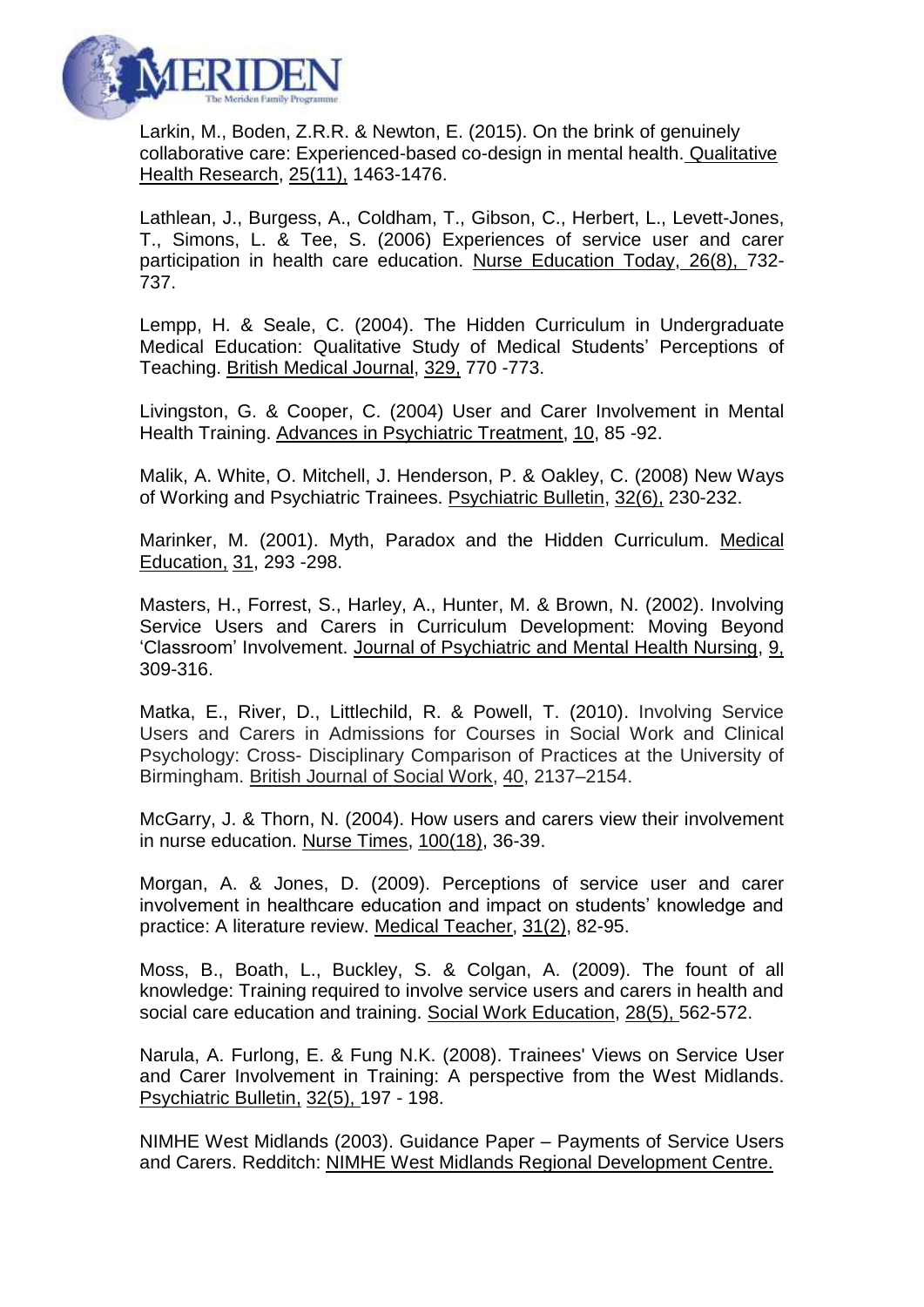

Northern Centre For Mental Health (2003). National Continuous Quality Improvement Tool for Mental Health Education. York: Northern Centre for Mental Health.

O'Reily, C.L., Bell, S.J. & Chen, T.F. (2011). Mental health consumers and caregivers as instructors for health professional students: a qualitative study. Social Psychiatry Epidemiology, 47, 607–613.

Owen, S., Ferguson, K. & Bagueley, I. (2005). The Clinical Activity of Mental Health Nurse Lecturers. Journal of Psychiatric and Mental Health Nursing, 12, 310 -316.

Repper, J. & Breeze, J. (2007). User and Carer Involvement in the Training and Education of Health Professionals: A Review of the Literature. International Journal of Nursing Studies, 44(3), 511-519. Final Report accessed and August 2011 <http://www.shef.ac.uk/content/1/c6/01/34/62/Finalreport.pdf>

Rolls, L. Davis, E. & Coupland, K. (2002). Improving Serious Mental Illness Through Interprofessional Education. Journal of Psychiatric and Mental Health Nursing. 9(3), 317-324.

Samudre, S., Shidaye, R., Ahuja, S., Nanda, S., Khan, A., Evans-Lacko, S. & Hanlon, C. (2016). Servcie user involvement for mental health system strengthening in India: A qualitative study. BMC Psychiatry, 16.

Scott, J. (2003). A Fair Day's Pay: A Guide to Benefits, Service User Involvement and Payments. London: Mental Health Foundation.

Scott, J. & Seebohm, P. (2002). Payments and the Benefits System: A Guide for Survivors and Service Users Involved in Improving Mental Health Services. London: Institute for Applied Health and Social Policy.

Seabrook, M. A. (2003). Medical Teachers' Concerns About the Clinical Teaching Context. Medical Education, 37, 213 -222.

Simpson, A. (2008). Working in Partnership With Families Must Form Part of Mental Health Nurse Training. Nursing Times, 104(39), 16-16

Simpson, A., Hannigan, B., Coffey, M., Barlow, S., Cohen, R., Jones, A., Vseteckova, J., Faulkner, A., Thornton, A. & Cartwright, M. (2016). Recoveryfocused care planning and coordination in England and Wales: A crossnational mixed methods comparative case study. BMC Psychiatry, 16.

Simpson, E.L., Barkham, M. Gilbody, S. & House, A. (2003). Involving Service Users as Trainers for Professionals Working in Adult Statutory Mental Health Services. (Protocol) Cochrane Database of Systematic Reviews 2003, Issue 4. Art. No.: CD004813. DOI: 10.1002/14651858.CD004813

Simpson, E. L., House, A. O. & Barkham, M. (2002). A Guide to Involving Users, Ex-users and Carers in Mental Health Service Planning, Delivery or